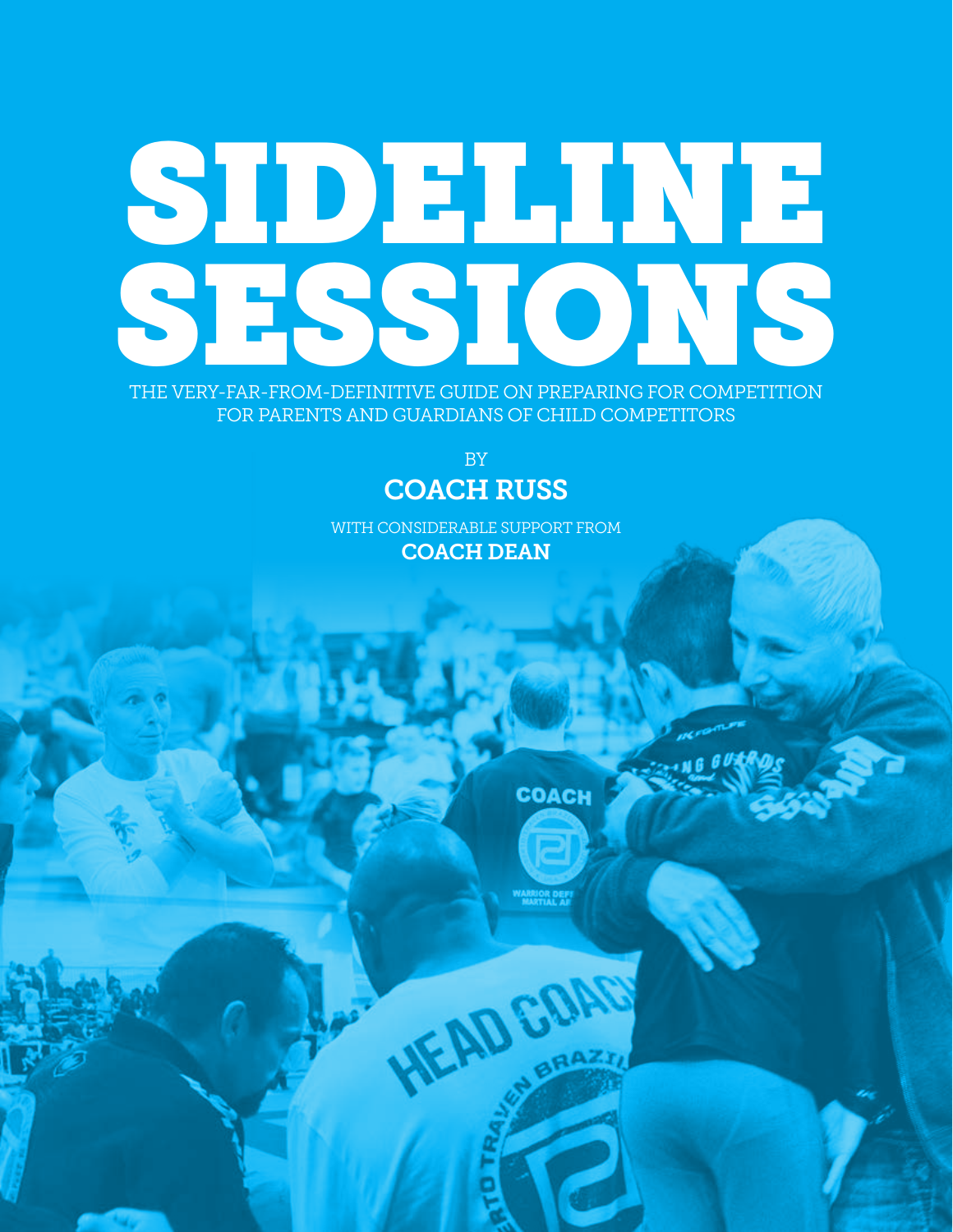# COACH! **TEAM** AND SUPPORT ROLES

*Someone told me I fight like a girl...*

*... I told him if he worked on technique and moved a little faster he could too.*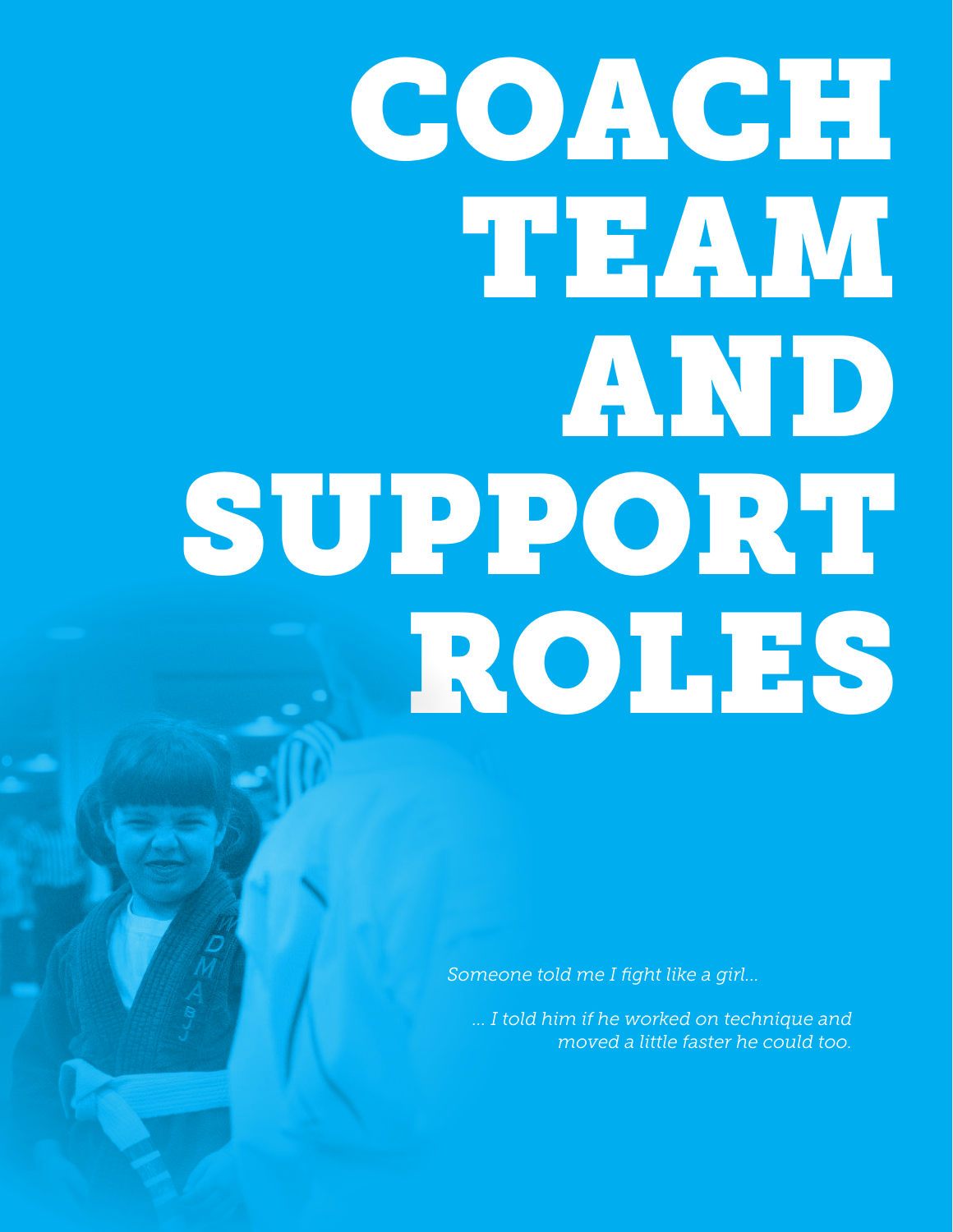## Coach/Team/Support Roles

### Question for parents… Who's idea is it to compete?

Was is the competitor's idea or were they requiring a nudge? Coaching and support are a little different depending on external versus internal motivations. A child competitor that is competing by the request of a parent or coach will require much more parental involvement than a child competitor that is doing it because it was their idea.

The question of why we compete is also very important during and after competition (or how we compete and if we do it again). When it comes to the first tournament it is probably more wise to focus on the experience moreso than the win. Try your best with little attachment to the outcome of the match.



## Listening to the Coach

- You know your child better than anyone, your coach knows BJJ
- Reinforce the coach's lessons at home
- **• Refrain from sideline coaching**  (unless you are specifically trained in BJJ), but not over their coach. This is confusing to the competitor and creates bigger problems at tournaments. Your child needs to recognize when the coach is addressing them. This can be difficult as a parent, at the very least repeat what the coach is saying.
- Your coach wants your competitor to be successful.
- Your coach will understand the ruleset for the competition and develop strategies for the competitors based on the rule-set. Knowing that your competitor is good at a particular submission that isn't allowed... you could get them disqualified by encouraging them to use their go-to move if it is against the rule-set.



#### The Team… it's how BJJ works!

- This is an individual sport that can't be practiced without a team.
- All team members are at different levels and there is something to be learned from all skill levels
- All team members are equally important regardless of their skill level
- Encourage your competitor to encourage and elevate the team. This can be tough for some children especially if they perceive that they are better than a teammate who may have better success at a tournament.
- The Team is competitive, but for the improvement of the team as a whole… to make each other better for it.
- **• As teammates get better, the improvements generated are reciprocated.**
- The team will help the competitor by adhering to the rule-set of the competition.

Rule-set for upcoming June 5th Newbreed Tournament: https://newbreedbjj.com/rules/



### Support… the most important role

- The role of support at home is essential to competitive success and should not be overlooked
- You are the gatekeepers to the competitor's success
- You make sure they are on time to class, their gi is clean, they have shelter, food, sleep… essentially the other 95-98% of the work that goes into building strong competitors.
- Be supportive emotionally
- Be a good example with your behavior, health and daily activities
- If you are unfamiliar with BJJ take some classes to show your support and better understand what your competitor is going through
- Even when your child is struggling in class, when speaking with them highlight what they did great at. We all have ups/downs/plateaus through progress.
- **• If you need help, let the team know… we are all a part of this team.**
- You should familiarize yourself with the rule-set for the specific competition (these are not universal rule-sets)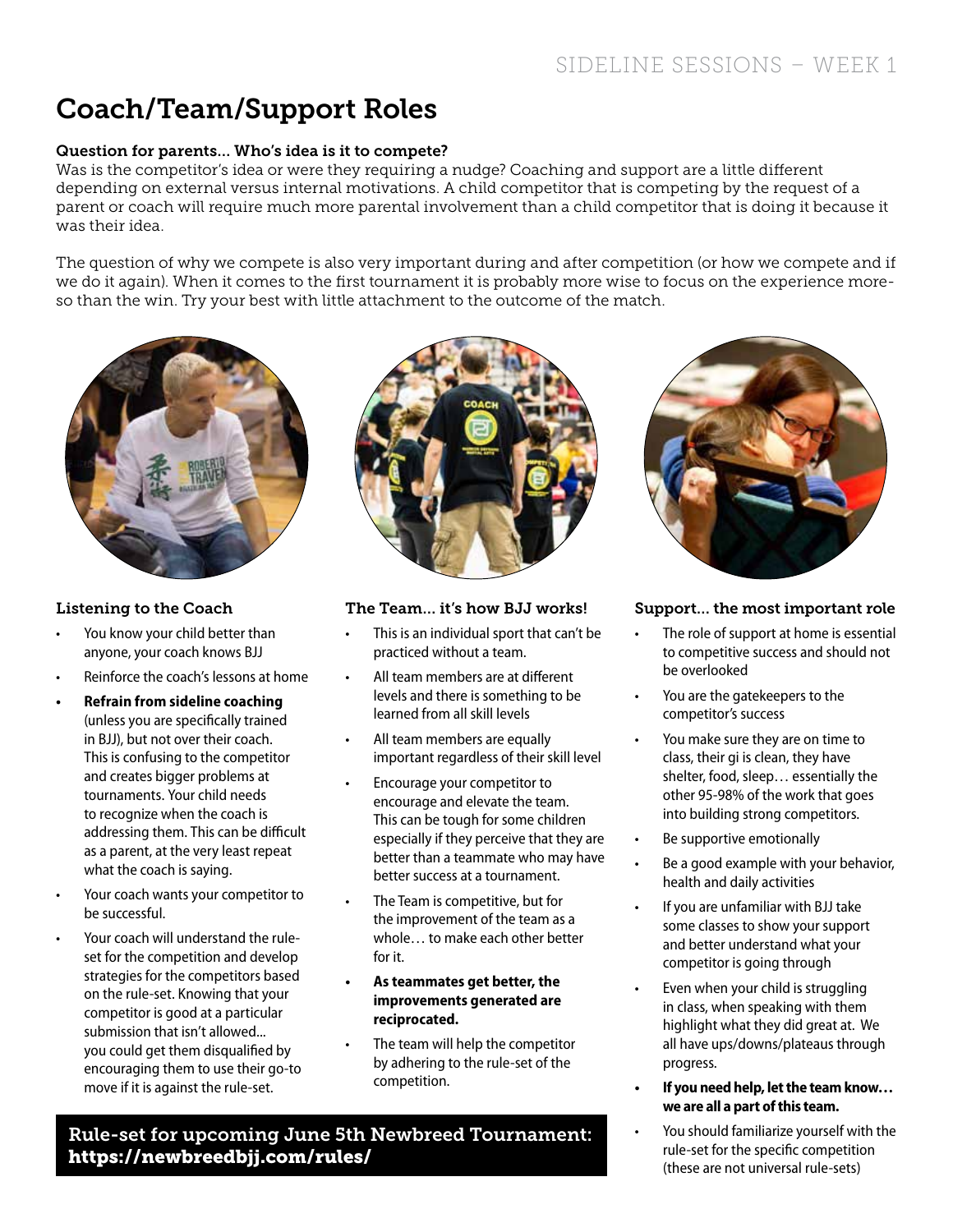## NUTRITION AND HYDRATION

*The only easy day was yesterday.*

*Aftermath following a competition team training led by Master Roberto Traven*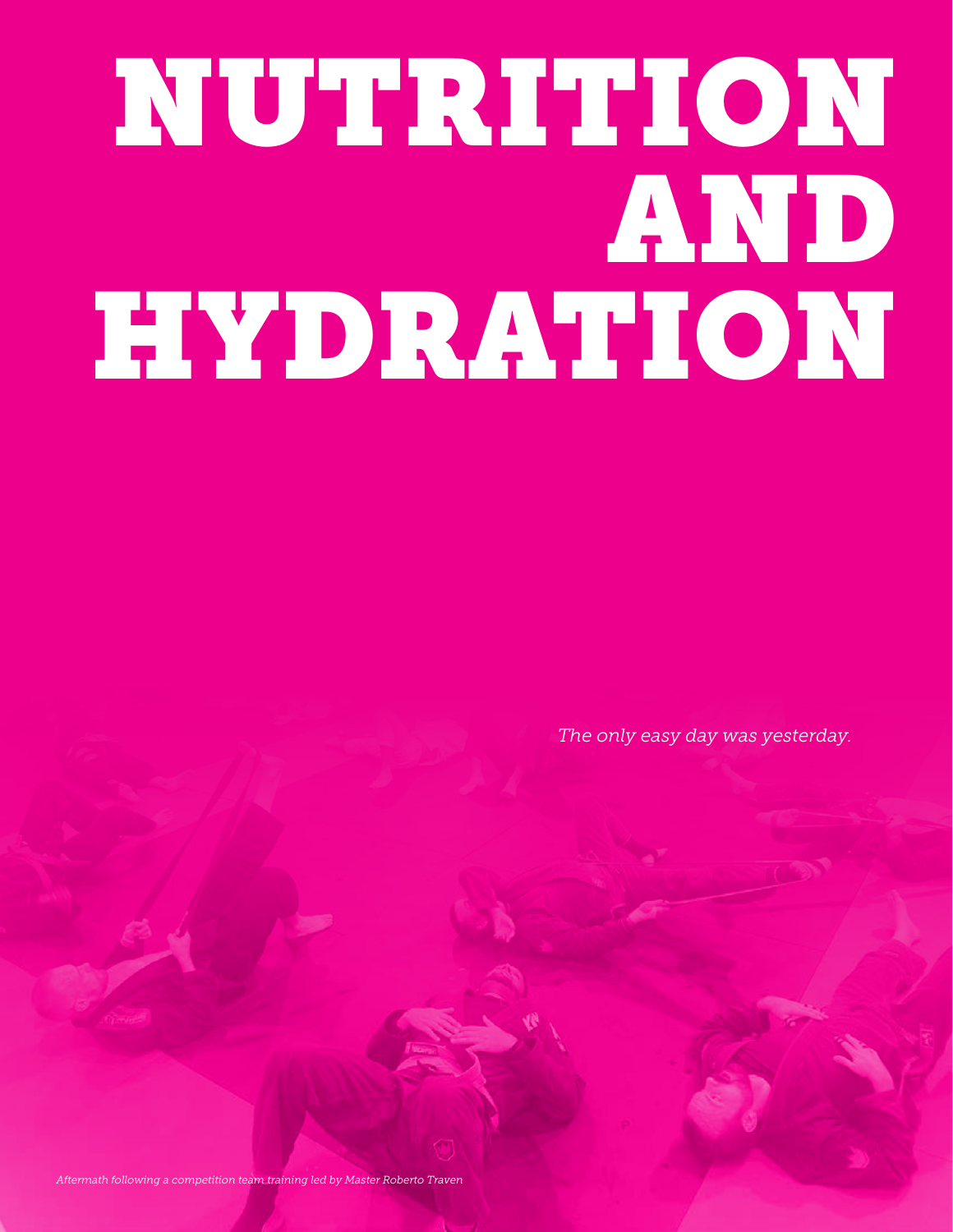## Nutrition and Hydration

### Question for parents… When do you think you should begin hydrating for a competition?

Right now is probably the best answer. Competition training will deplete your hydration reserves very quickly. I am always behind the curve on hydration as I am always the sweatiest guy on the mats, so the best time for me was yesterday.

What you put in the tank is also very important. I'm not going to tell you what to feed and not feed your kids, but as a competitor, speaking to other competitors... one of the easiest ways to properly fuel the competitor's tank is with real whole foods. Parents... unless your children do the grocery shopping, you drive the menu at home. So drive with the intention of fueling a competitor.



### Nutrition – Fueling a competitor

• Fueling an athlete with whole foods like the ones pictured above will make an incredible difference in athletic performance (Plants, Animals, Healthy Fats, Nuts and Seeds) **Adult competitors –** start eliminating processed foods from your diet, these are not doing you any favors. Not only will they impede progress in weight goals, but they also will reduce your ability to heal and recover from training as well as exacerbating inflammation issues. You are going to hurt enough after training, so don't make it worse!

**Kid competitors –** eat to be strong, as you are still growing. I would still recommend choosing foods like the ones pictured above (unless food allergies apply).

• Making weight for competitors -

**Adult competitors –** choose a reasonable weight class goal that you feel comfortable making.

**Kid competitors –** stick to what your walking around weight class is, this is your weight on any normal day. Weight cutting is not recommended.

**• Adult competitors –** If you choose a lower weight class, develop a plan to get there and commit to it. Removing processed carbohydrates and sugar from your diet is an excellent way to cut weight. There is a lot of sugar in fruit, so go easy on it or avoid it altogether. If you need help reaching your goal, I am happy to assist.



### Hydration – Not too complicated, drink water

- Drink water (in case that wasn't obvious) personally I prefer room temperature water over cold or iced water.
- Another great thing to do as a human of this planet is to get a large reusable water bottle. We really don't need more singleuse water bottles filling up landfills, especially with all the water you are going to be drinking.
- Soda, sweetened/bottled teas, sports drinks, energy drinks are all detrimental to athletic performance, rest, recovery and can lead to dehydration. The sugar in these drinks lead to insulin spikes which in turn increase cortisol production (the stress hormone). LMNT is probably one of the cleanest electrolyte mixes for you water, but it does have a touch of Stevia.
- Add some lemon or lime juice to your water if you would like some added flavor.
- **• Alcohol**… talking to the parents here. Please don't drink before or during a tournament. You can celebrate when you get home! This should go without saying, but it has come up at tournaments and is worth the mention. We will most likely not be able to (nor want to) have your back if you start mouthing off to a competitive 3rd degree black belt because you had a few too many while cheering on little Suzy/Johny like you're at an ultimate cage fighting event.

My go-to food/shopping list when preparing for a tournament: https://www.marksdailyapple.com/uploads/2019/10/PDF-Primal-Blueprint-Shopping-List.pdf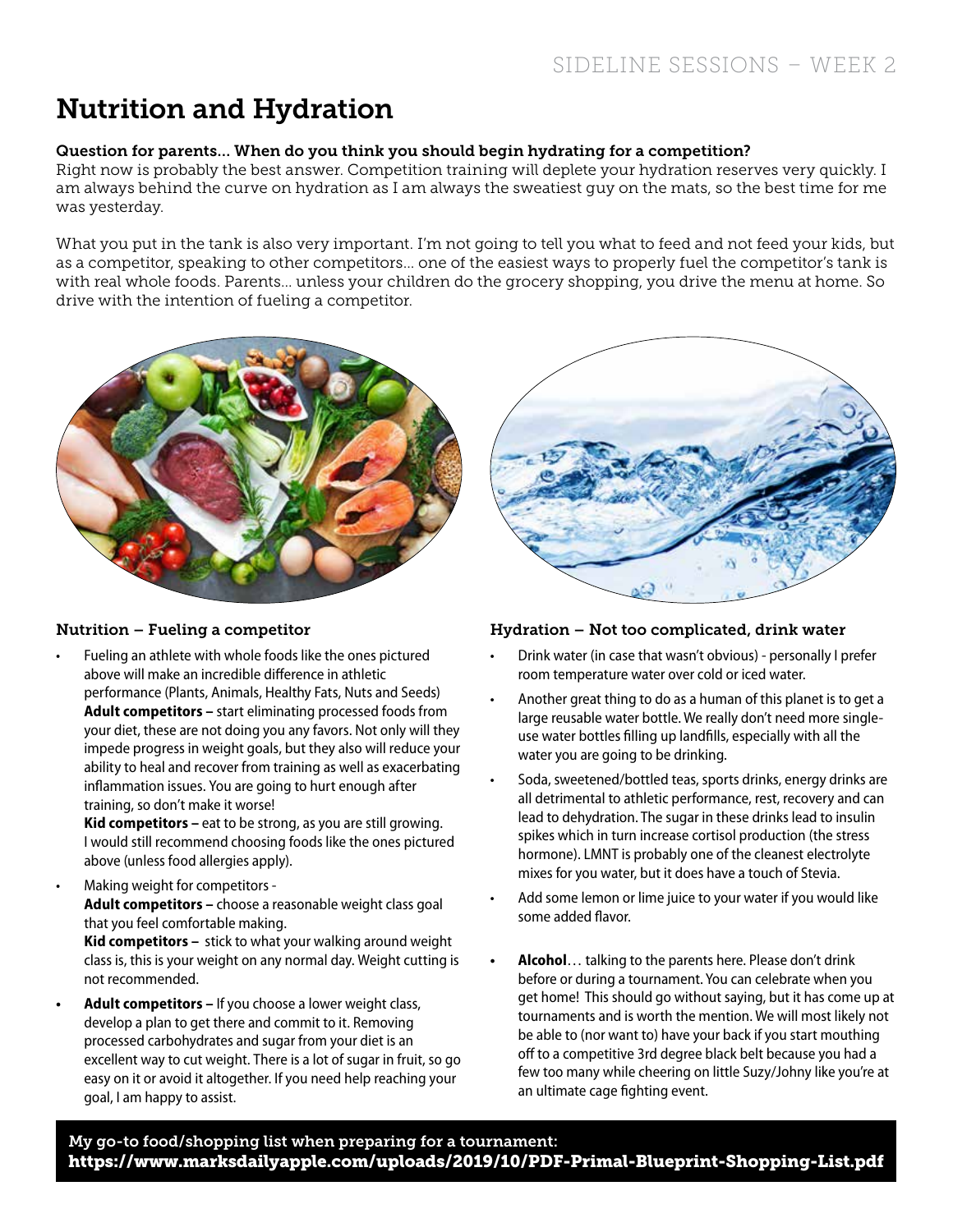## **SLEEP** REST AND RECOVERY DON'T FORGET FUN!

*If you want to succeed in anything you do, you have to find some fun in it.*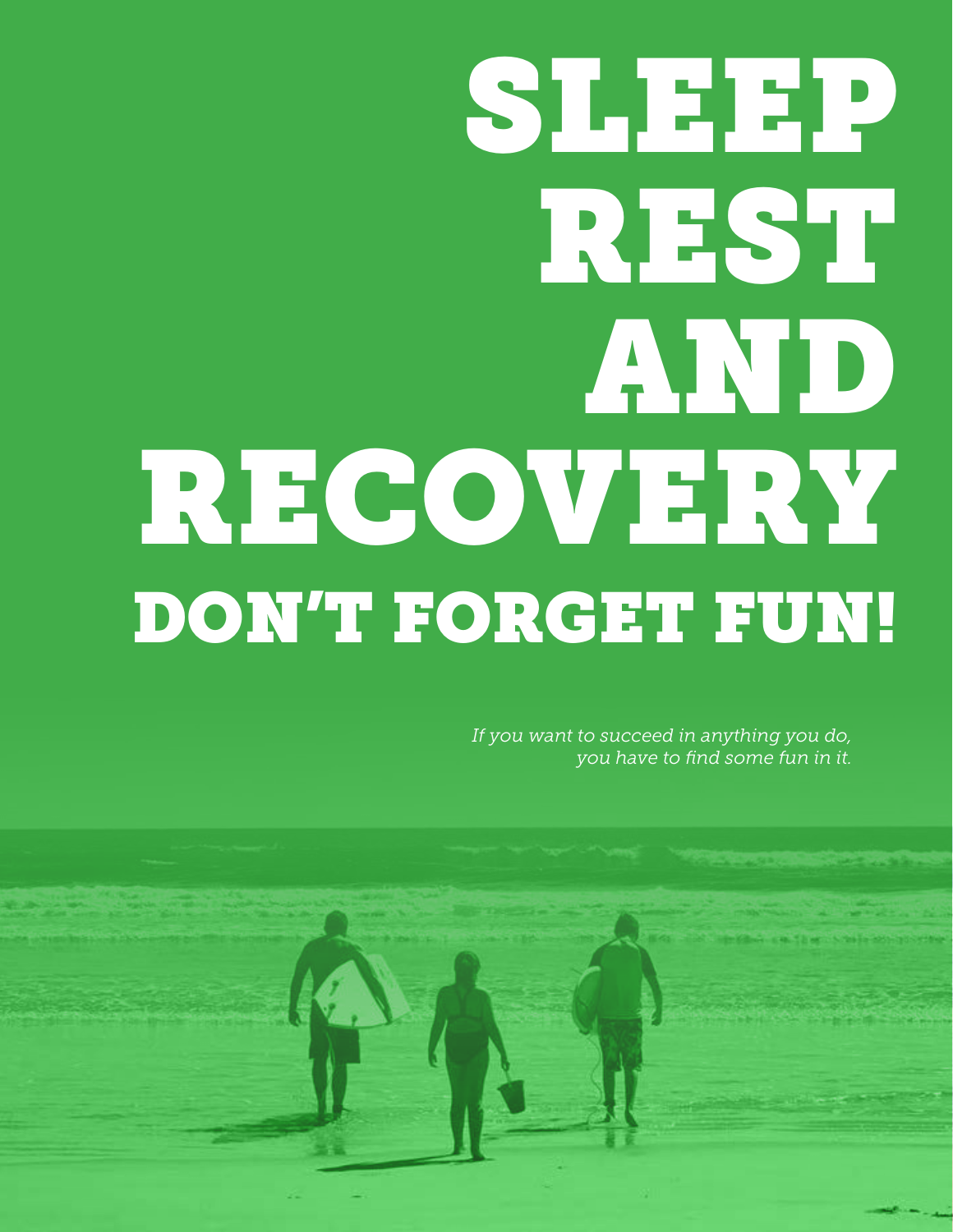## Sleep, Rest and Recovery… Don't forget FUN!

### Question for parents… How much sleep does your competitor typically get?

Getting sleep and getting good sleep are very different things. This may sound like a joke to many people, but I have a set bedtime. Yes, I am a 46 year old with a 10:00 PM bed time, because sleep is non-negotiable for me. Many times I am out by 9:30 PM and up by or before 5:00 AM. That is not to say I never have a late night, but it is very rare. On the rare occasion that I deviate I pay the price. That price for insufficient sleep is much more steep than you may realize, especially when you are asking so much of your body.

Another big part of the recovery process is having active fun that doesn't have anything to do with BJJ!



#### The importance of Sleep, Rest and Recovery

- Sleep is critical to performance and recovery, not to mention the overall improvements in mood and brain function.
- The human body does most of its repair and maintenance work during sleep. Sleep is a healing process.
- Aim for 8 to 9.5 hours of sleep depending on the time of year, these numbers are suggested as a reference to the circadian cycle, a natural response to daylight or the reduction of it in winter months.
- Avoid television and device time at least 2 hours prior to bedtime as the blue light emitted inhibits the bodies natural melatonin release (the melatonin produced in the body is far superior to any supplement)
- Your sleep environment will have a very big impact on the quality of your sleep. There is almost no artificial light in our bedroom and we have a comfortable bed. We keep our room temperature nice and cool with little clutter to disrupt the calm, modest nature of the room.
- There should be at least 1 rest day per week, this does not mean lay on the couch all day… have fun doing something active that isn't BJJ (the beach is a great option)



### Don't forget FUN!

If your competitor is having fun at this point, congratulations! This is where training is getting pretty tough.

- Make sure competition in not the only topic being discussed at home. This can be extra difficult as a family of competitors, as one of a BJJ practitioners favorite things to talk about is BJJ.
- Let your competitor demonstrate their techniques on you. My kids always enjoyed the opportunity to demonstrate a tight choke on me.
- On rest days, make sure your competitor does something out of the ordinary fun. My family is a water family, we recharge when we are near, on or in the water. The vitamin D that we get along the way from being outdoors and absorbing the sunshine, is also very useful in recovery as well as helping to boost our immune systems.
- If your competitor is showing signs of stress, it's time to bump up the fun-o-meter to support your little bad-ass!!!
- It can be easy to lose sight of the fun during comp training sessions. Sometimes the kids need the tough love on the mat and that's good timing for the parents to make up that difference, especially on the days when Professor and other coaches can't be all hugs and sunshine.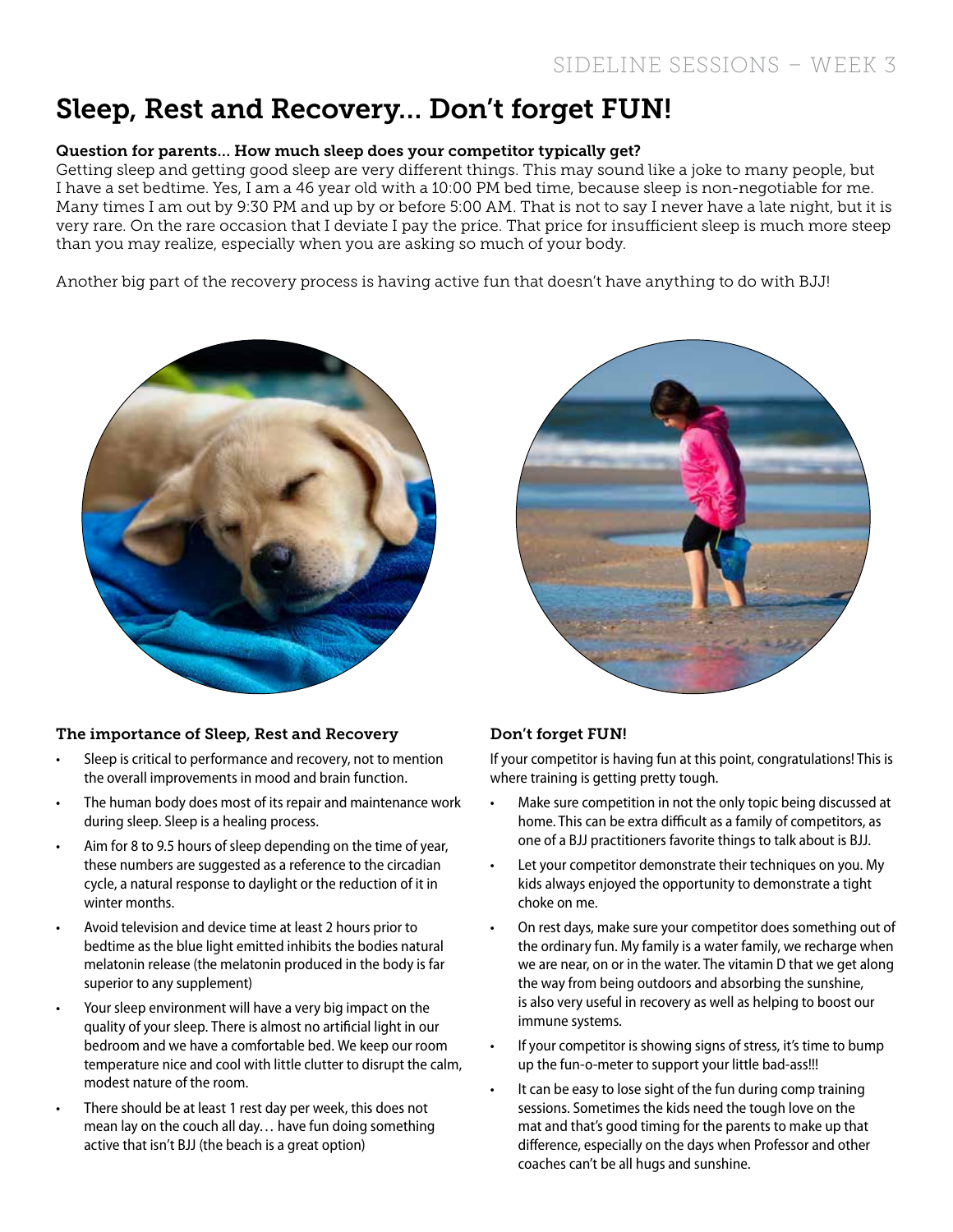# EMOTIONS AND PRAISE

*A fight is going on inside me," said an old man to his son. "It is a terrible fight between two wolves. One wolf is evil. He is anger, envy, sorrow, regret, greed, arrogance, self-pity, guilt, resentment, inferiority, lies, false pride, superiority, and ego. The other wolf is good. he is joy, peace, love, hope, serenity, humility, kindness, benevolence, empathy, generosity, truth, compassion, and faith. The same fight is going on inside you."* 

> *The son thought about it for a minute and then asked, "Which wolf will win?"*

> > *The old man replied simply, "The one you feed."*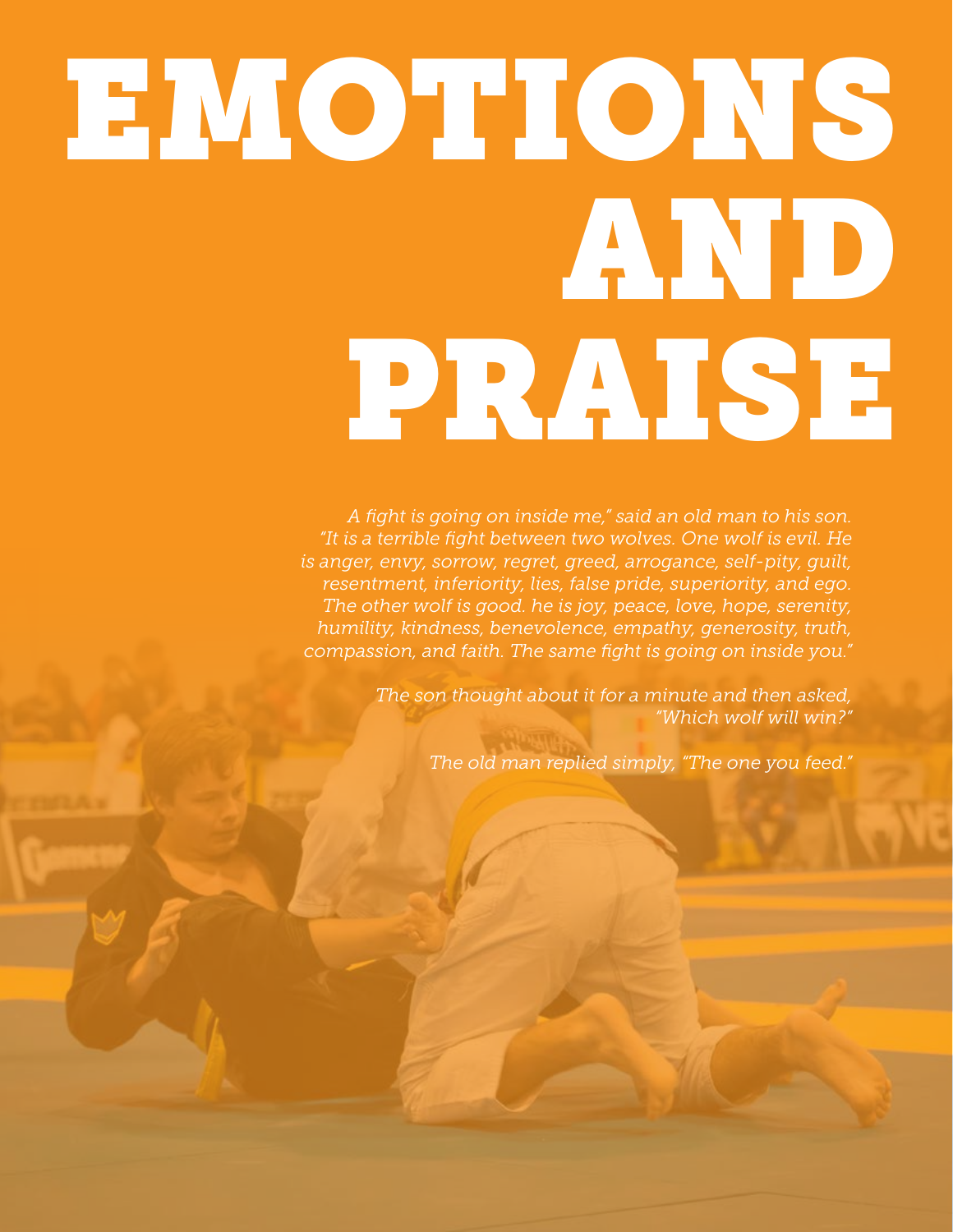## Emotions and Praise

### Question for parents… How do you handle preparation for stressful situations?

Everyone handles preparation for stressful situations differently. Does your competitor typically handle testing in school well or do they struggle with their emotions. Do they use negative self-talk when discussing difficult tasks that they may be fearful of?

We all have reactions to stressors, but it is how we deal with these stressors that make the difference between a positive, winning mindset versus a negative, self-limiting mindset.

Sincere praise of the effort your competitor is putting in should be a regular household conversation.



### Emotions - There will be tears

- Emotions run high with competition training and especially at the tournaments. Be patient with your young competitors.
- Breathing and meditation techniques are very useful in helping to deal with the stress of training and competition. Sometimes, something as simple as closing your eyes and focusing on your deep breaths for a minute can help reset a stressful mind.
- Adrenaline dump sometimes equals brain fog and sluggish movement. The timing of an adrenaline dump is typically right after your first match in a tournament and the severity has significant impact on following matches.
- Stomach issues (vomiting, diarrhea, etc.) are very common before and during training and tournaments, which usually disappears immediately after competing in the first match.
- Tears are natural so respect the process of your competitor's development. There is pain, frustration, anger and disappointment that they may be dealing with. They will be ok. Some even cry because they don't know what else to do or how to process the emotions of the moment.
- Refrain from criticism of emotional releases of your competitor and their opponents.
- Respect should be shown to the coaches, parents, competitors and teammates at all times, even when emotions are high.



## Praise, praise, praise

- Your competitor wants you to be proud of them Praise what they got right, find ways to help them with what they struggle with. If you can take some classes so you can help them understand what they are struggling with, please do (this is why I started BJJ). Private lessons are also available.
- A small criticism after praise negates the praise. I'm sure all parents are guilty of this at some point, I know I am. So try to avoid the "You did great at \_\_\_\_\_\_, BUT you could have done better."
- Re-frame your competitor's negative self-talk by having them tell you about the things they know they do well. If they are having a hard time with this, have a few ready for them to use. Let them use your positive self-talk as an example.
- Even if tying their belt was the only thing they got right let them know how incredible that is. BJJ is not easy.
- The outcome of a match is irrelevant and both the winner and the loser are equally brave, very few people are brave enough to even step on the mat. Let them know how brave they are, how proud you are of them and make sure they are proud of themselves. Pride in themselves will help develop their internal motivations, as well as their positive champion mindset.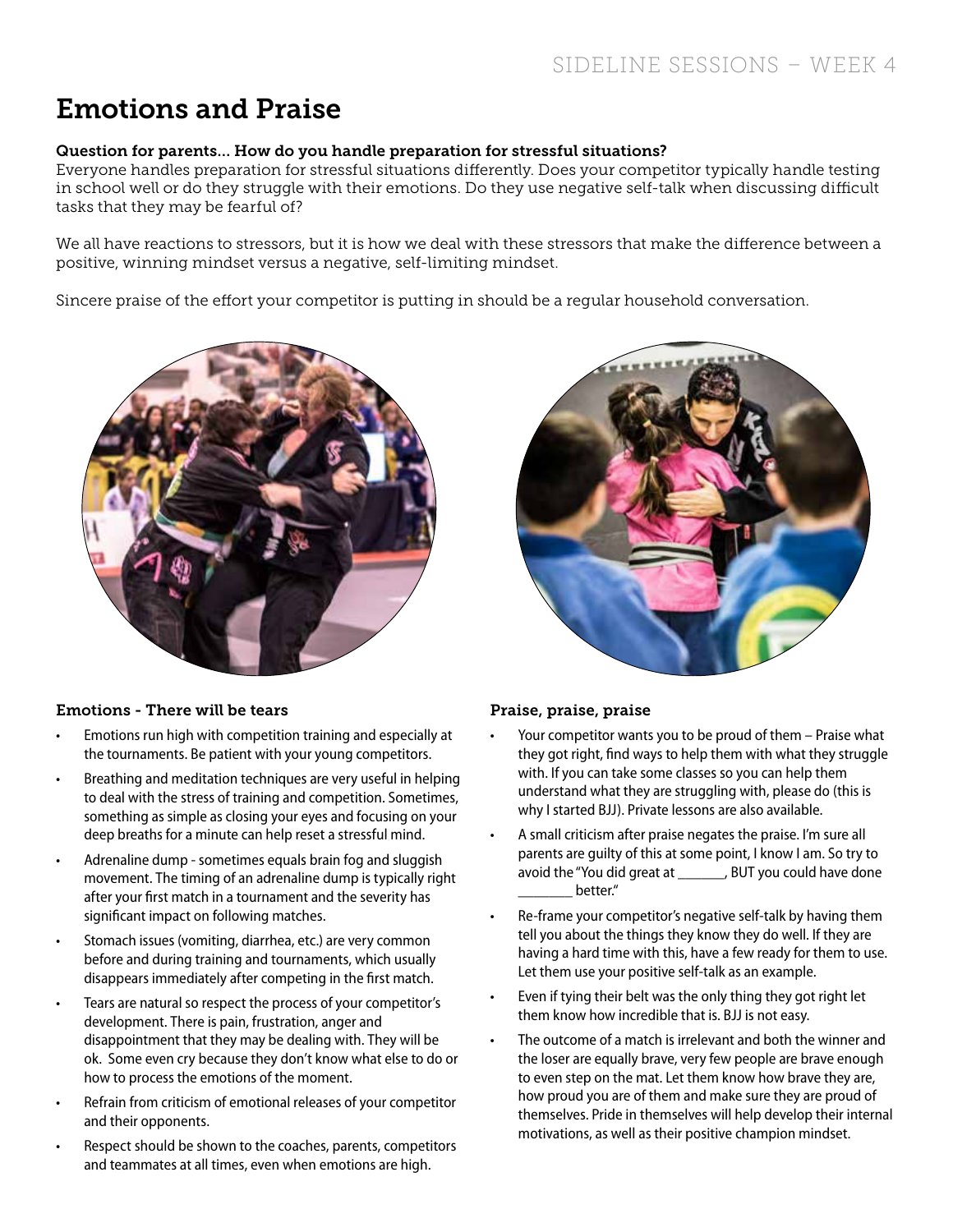## PACKING FOR A LONG DAY

*True victory is Victory over oneself.*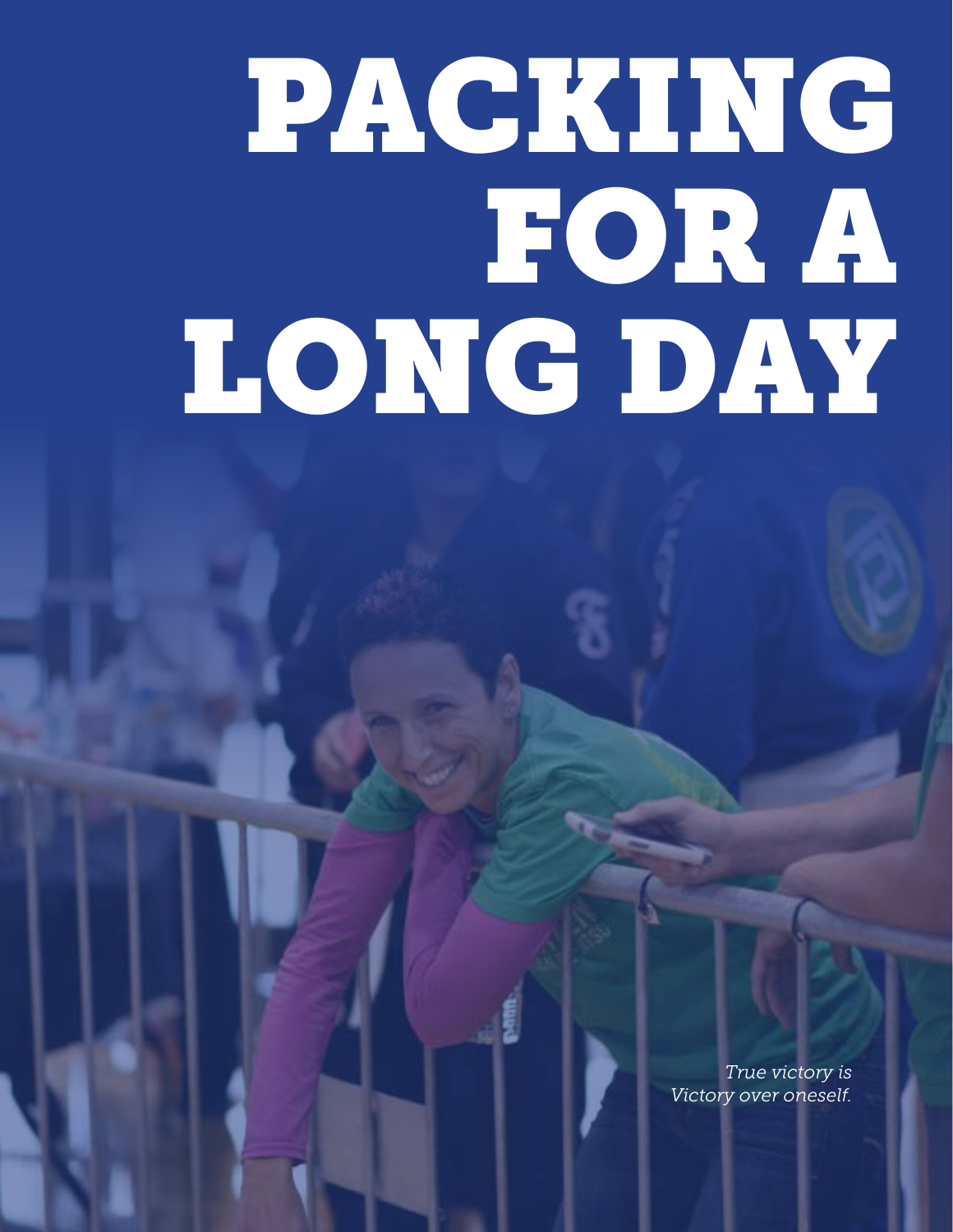## Packing for a LOOOOOOOOONG day.

### Question for parents… What snacks are you bringing, and can I have some?

If you have ever taken your kids on a long road trip or made your way across the country via a 12 hour flight with layovers, realize that this is going to be a very similar situation (but with grappling space). We always try to show up as a team and leave as a team, but understand that it may not work for everyone and their particular situation. There is something very exciting about walking in to the tournament in force. Leaving together will also make it possible for plenty of debriefing time while everything is fresh.

There is also typically an after tournament celebratory meal, that often consists of things we've been telling competitors to avoid for the past several weeks. Feasting after battle like a Viking warrior is perfectly acceptable!



### Packing and Shopping for competition day

- The tournaments rarely have food available and if they do, it tends to not be very healthy.
- Pack healthy snacks as it could be a very long day. Some venues allow coolers inside but check their website for details.
- Stick with water for hydration.
- Your competitor may be dealing with some pre-tournament jitters, so don't put junk in the tank. I've seen many people vomit prior to, during and after competing. Go light.
- A change of clothes isn't a bad idea (maybe a towel too)
- 1 or 2 competition legal gis with patches (make sure the patches are securely sewn). Rash guard and shorts or spats for no-gi
- Competition legal BJJ belt.
- Mouthpiece.
- A hoodie is nice to have, as many arenas are very cold.
- Don't count on WiFi or cell data. Every person in the building is likely to be glued to their phones trying to text each other, live stream, or check brackets.
- Phone batteries die. Power bricks are a good idea.
- Some team parents like to bring extra snacks and/or goody bags for the competitors and it is always appreciated.



#### It's GO TIME!!! It is most likely going to be a very long day for coaches, competitors and parents/guardians alike.

- My first tournament started at 7:30 AM and went until 11:00 PM – this is not the norm but they have always been day long events.
- Pack some distractions Book, cards, music and headphones, etc. Have things to distract the mind when needed (down time, pre-fight jitters, boredom, coping with outcomes). Technology is typically not best choice unless you need music for distraction. If you bring technology you have to lug it around or risk theft.
- Look out for each other. A designated "stuff watcher" is extremely helpful for adult competitors. Knowing your kids and personal possessions are secure is invaluable for mindset and focus.
- Engage with the team at the tournament.
- Absorb the surroundings and learn from the experience. It can get hectic and seem unorganized at times but it will work itself out but requires attention.
- Observe other teams, is there something you see that could help our team? Report back after the tournament, what did you think? How could these sessions be improved?
- What rang truest in your experience?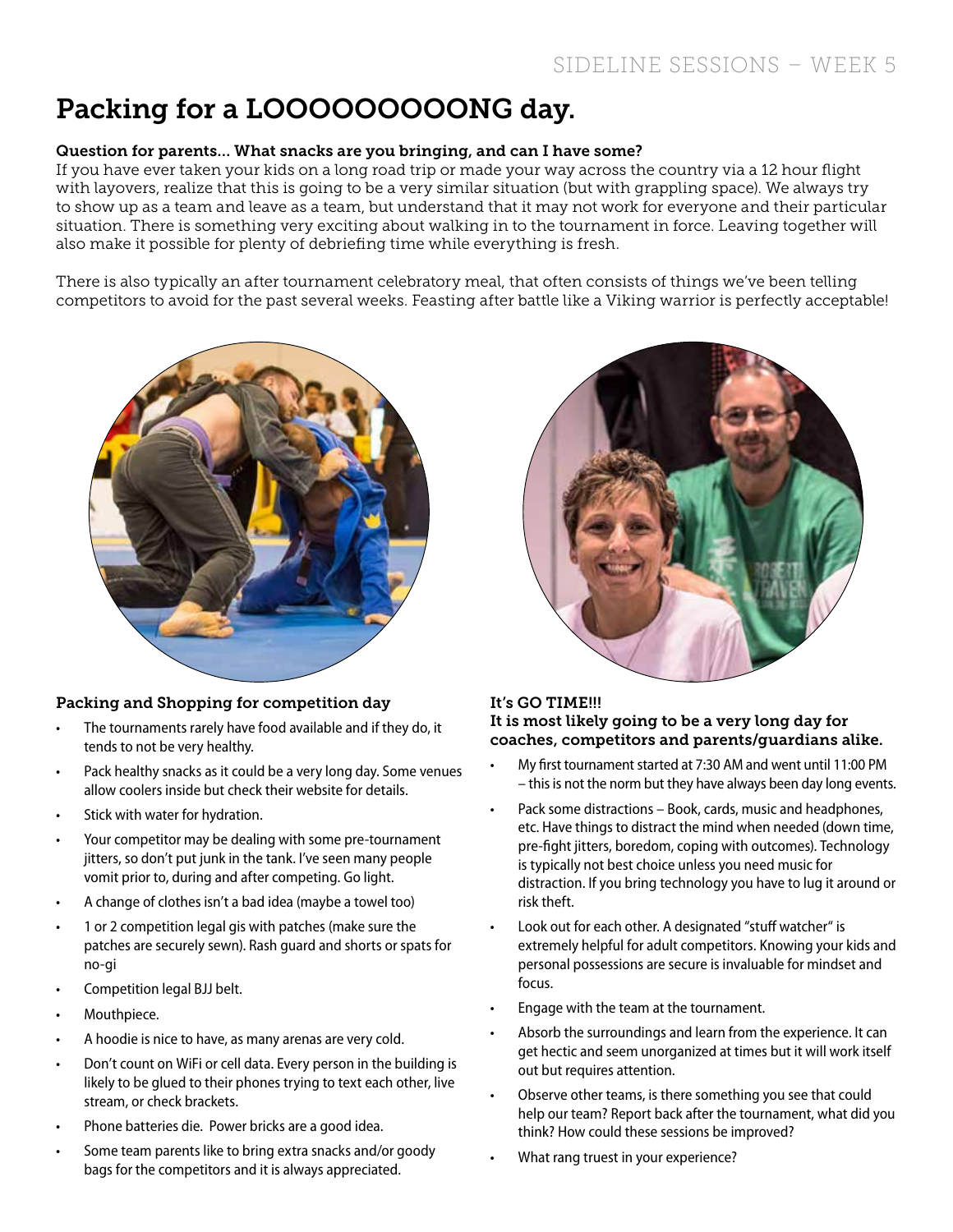## PACKING LIST

## Some of these are required and some are simply useful recommendations.

## COMPETITION REQUIREMENTS

- $\Box$  For Gi competition 1 to 2 competition legal gis with patches (make sure the patches are securely sewn).
- $\Box$  Depending on the tournament, a rash quard or tight fitting T-shirt may be worn under the gi. Sports tops are also sometimes permitted for female competitors depending on the tournament.
- $\Box$  For No Gi competition Rash guard or tight fitting T-shirt and shorts without pockets, zippers, buttons, etc. or spats for no-gi.
- $\Box$  Competition legal BJJ belt with a black tag end that is the correct length.
- $\Box$  Mouthpiece.
- $\Box$  Trimmed and filed finger and toe nails.
- $\Box$  Flip flops or slides for easy transition to the mat. Tournament organizers do not want competitors running around without shoes on and bringing that on to the mats.
- $\Box$  Proof of tournament registration.
- **A clean, happy and well-rested competitor with a positive, winning mindset.**
- $\Box$  Don't forget your team, as we do all of this together. Look out for each other, cheer each other on, we win together and we lose together, but we are always stronger as a team!

## RECOMMENDATIONS

- $\Box$  Pack healthy snacks as it could be a very long day. Some venues allow coolers inside but check their website for details. Do not count on food being available
- $\Box$  Water and water bottle for hydration. Bring your own supply as water fountains may be turned off
- $\Box$  A change of clothes (maybe a towel too)
- $\Box$  A hoodie is nice to have, as many arenas are very cold and it can be difficult to warm up and stay warmed up.
- $\square$  Don't count on WiFi or cell data. Every person in the building is likely to be glued to their phones trying to text each other, live stream, or check brackets.
- $\square$  Phone batteries die. Power bricks are a good idea to have on hand.
- $\square$  Some team parents like to bring extra snacks and/or goody bags for the competitors and it is always appreciated.
- $\Box$  Distractions for anxious competitors.
- $\Box$  A designated "stuff watcher" for adult competitors.
- $\Box$  Masks may be required for spectators.

The IBJJF tends to have some of the most strict rules regarding uniform. If you stick with their guidelines, you should have no issues with other organizations.

Here is a link to their current IBJJF uniform regulations: https://ibjjf.com/uniform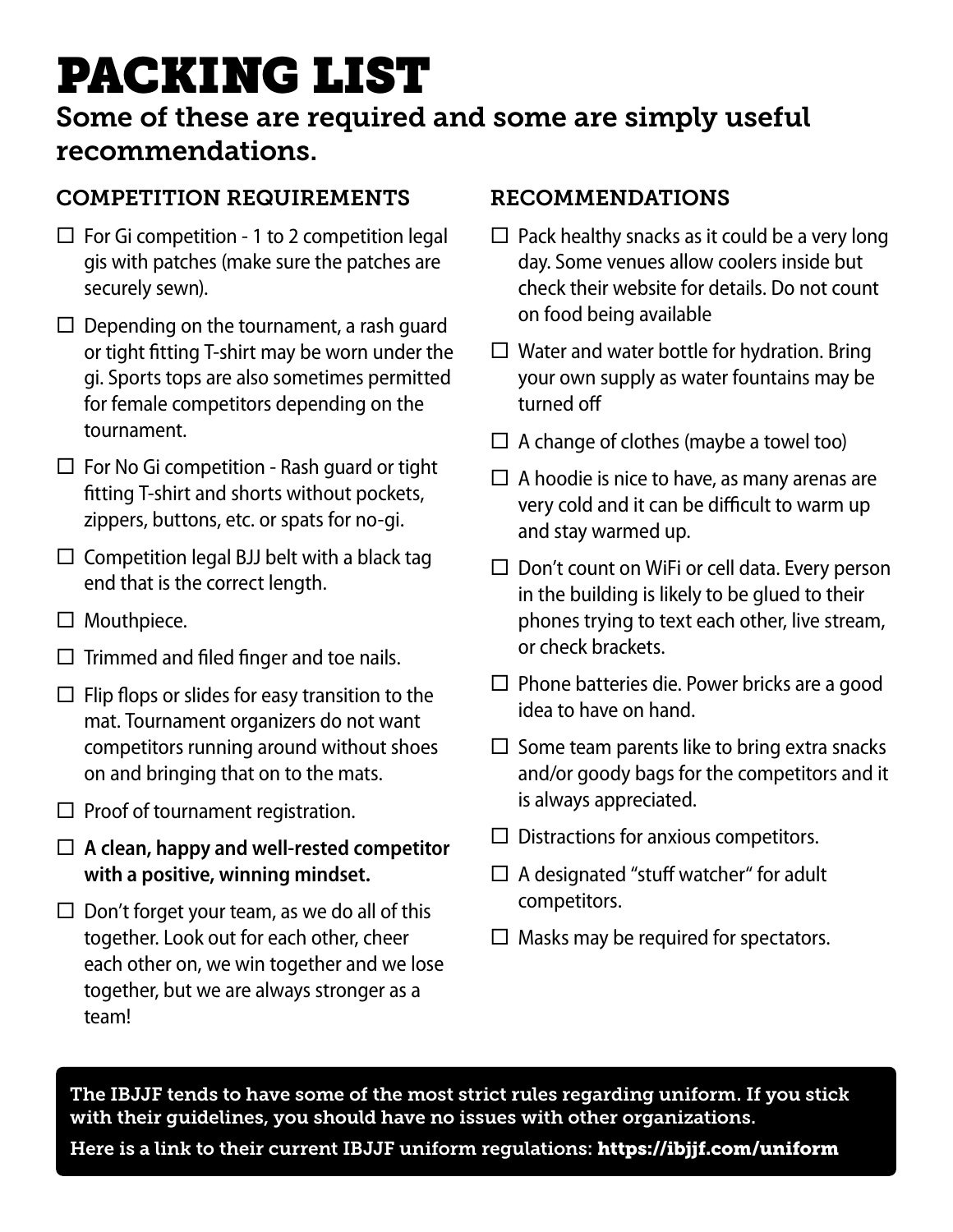## DEBRIEF

There will be a lot going on during the tournament and attentions will have been divided in order to make sure everyone gets a coach. While it is fresh consider writing down some answers to these questions.

Was there anything during the competitor's match(es) that you thought went well? *These questions are for the Parents and the competitors alike.*

Was there anything during the competitor's match(es) that you thought didn't go as planned? Did you get stuck in a position or caught in a submission?

Was there anything you noticed other teams doing that you think would be helpful for our team? *We are always open to making this the best experience possible for our competitors.*

Did you enjoy the experience? Why or Why not?

Would you be interested in competing again? Why or Why not?

Was there anything you felt that should have been mentioned or explained better in any of the sideline sessions? *Your feedback will help to improve the process for future competitors and their families.*